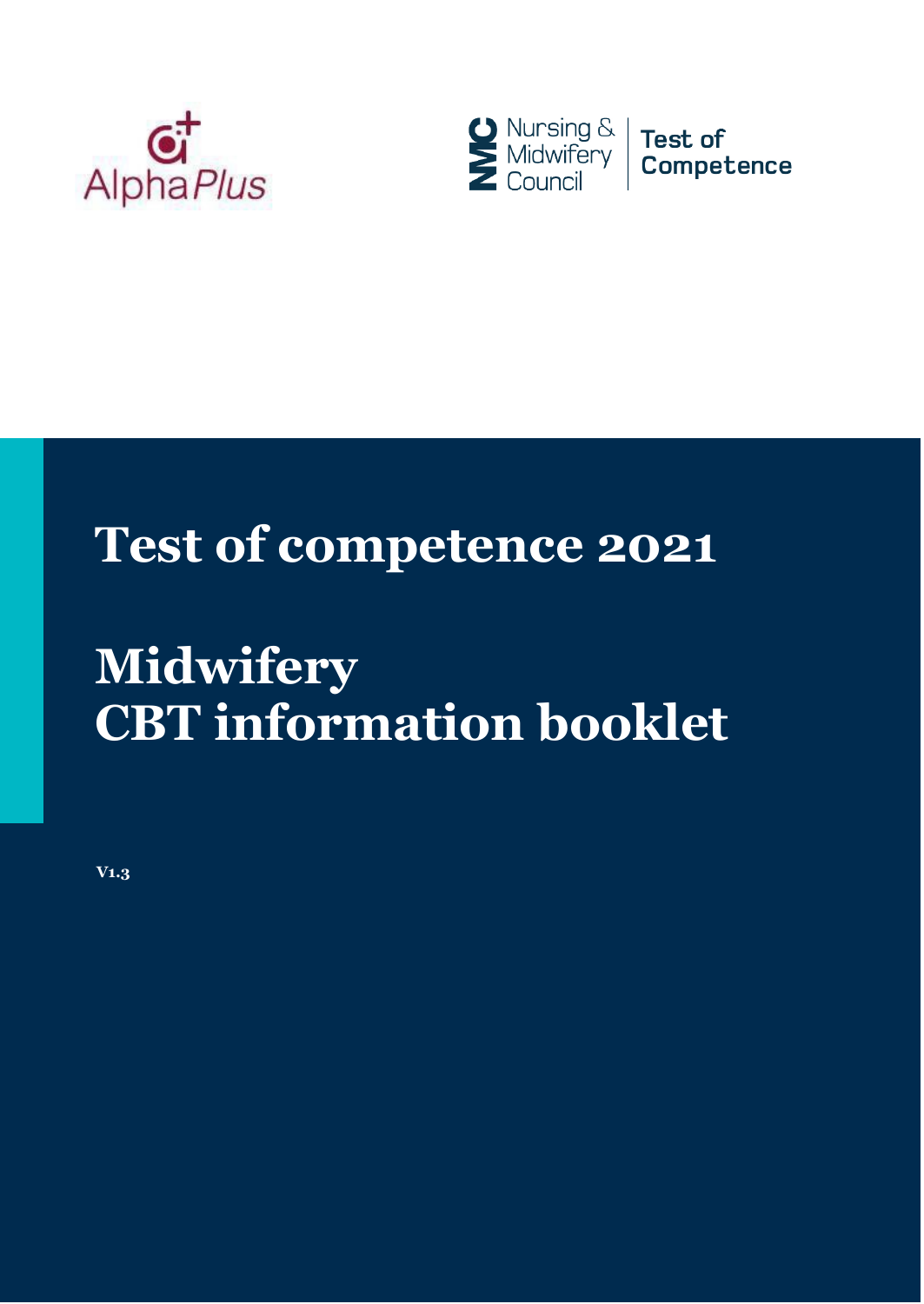### **Contents**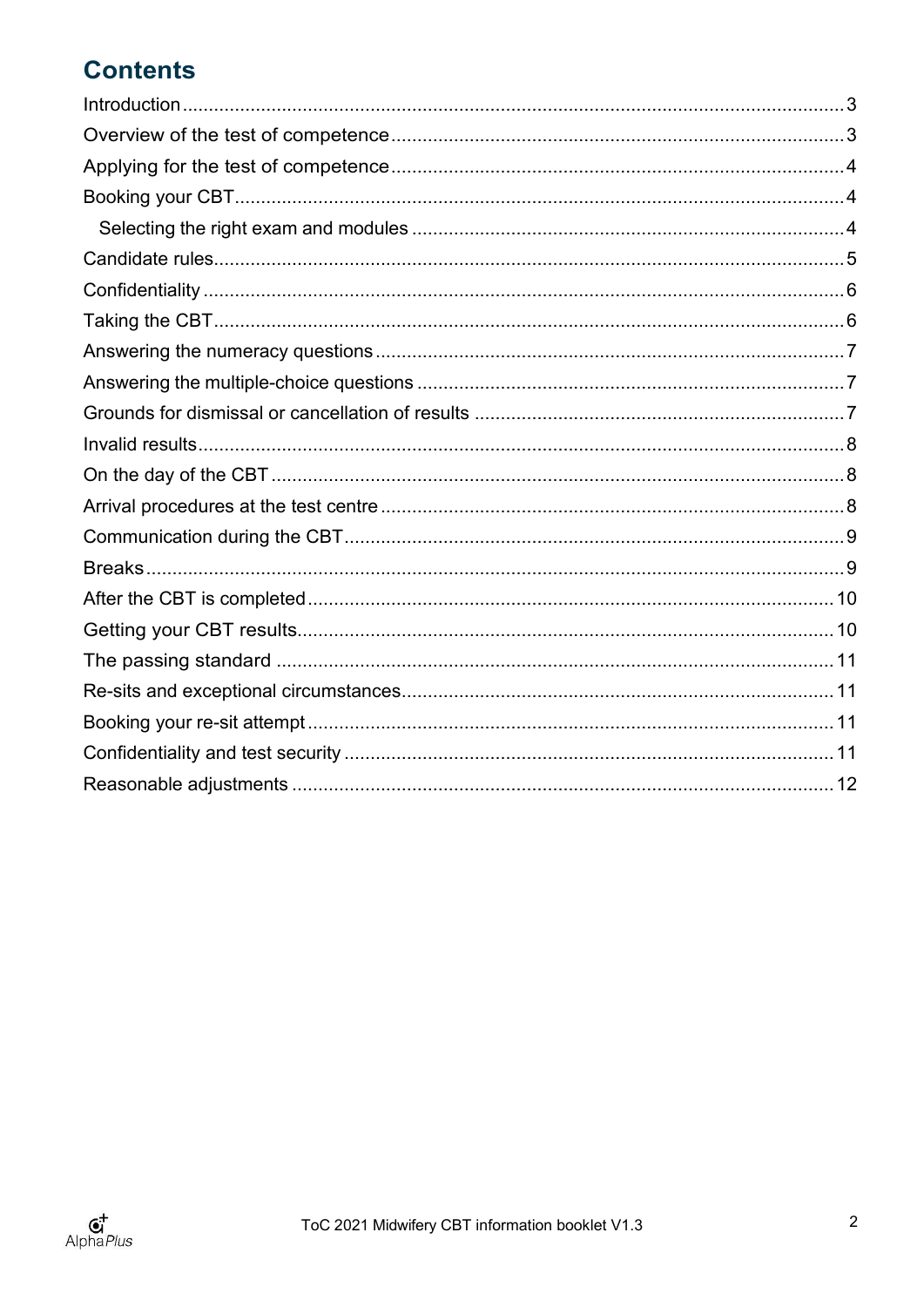#### <span id="page-2-0"></span>**Introduction**

We use the Test of Competence (ToC) to assess the skills and knowledge of people wanting to join our register from overseas or rejoin our register after a long period away from practice.

In 2021, a new version of the test was introduced. This test consists of two parts, and it measures applicants against our current ['Standards for pre-registration](https://www.nmc.org.uk/standards/standards-for-midwives/pre-2018-standards/standards-for-pre-registration-midwifery-education/) [midwifery](https://www.nmc.org.uk/standards/standards-for-midwives/pre-2018-standards/standards-for-pre-registration-midwifery-education/)  [education'](https://www.nmc.org.uk/standards/standards-for-midwives/pre-2018-standards/standards-for-pre-registration-midwifery-education/). It assesses the essential professional knowledge, skills and attitudes required for safe and effective midwifery practice in the UK.

In the UK, midwifery is a **separate and distinct profession** from nursing, requiring three years of pre-registration undergraduate education.

#### <span id="page-2-1"></span>**Overview of the test of competence**

The test of competence is specific to midwifery and always consists of two parts. Test blueprints are available on our website with links to online resources, which will help applicants to prepare for the test of competence. We do not endorse any course or training provider offering preparation materials for the test.

Part 1 is a computer-based test (CBT). The CBT contains a numeracy test (which consists of short-answer questions requiring a numerical answer), objective questions and a theory test (which is multiple choice). The CBT can be taken at a Pearson VUE test centre, available in most countries around the world.

Candidates will be given a short tutorial on how to use the computer before starting the examination. The CBT comprises 115 questions. All questions are scored as correct or incorrect, and there is no partial credit. Part A will comprise a 15-mark numeracy assessment. Part B will be a 100-mark theory assessment.

The length of the CBT is 3 hours, and this includes any breaks from testing, which are optional.

Part 2 is a midwifery objective structured clinical examination (OSCE) – a practical midwifery examination. The OSCE is available in the UK only, at a designated test centre. The candidate booklet and details for the OSCE are available from the test centres' websites.

The CBT and OSCE can be taken in any order.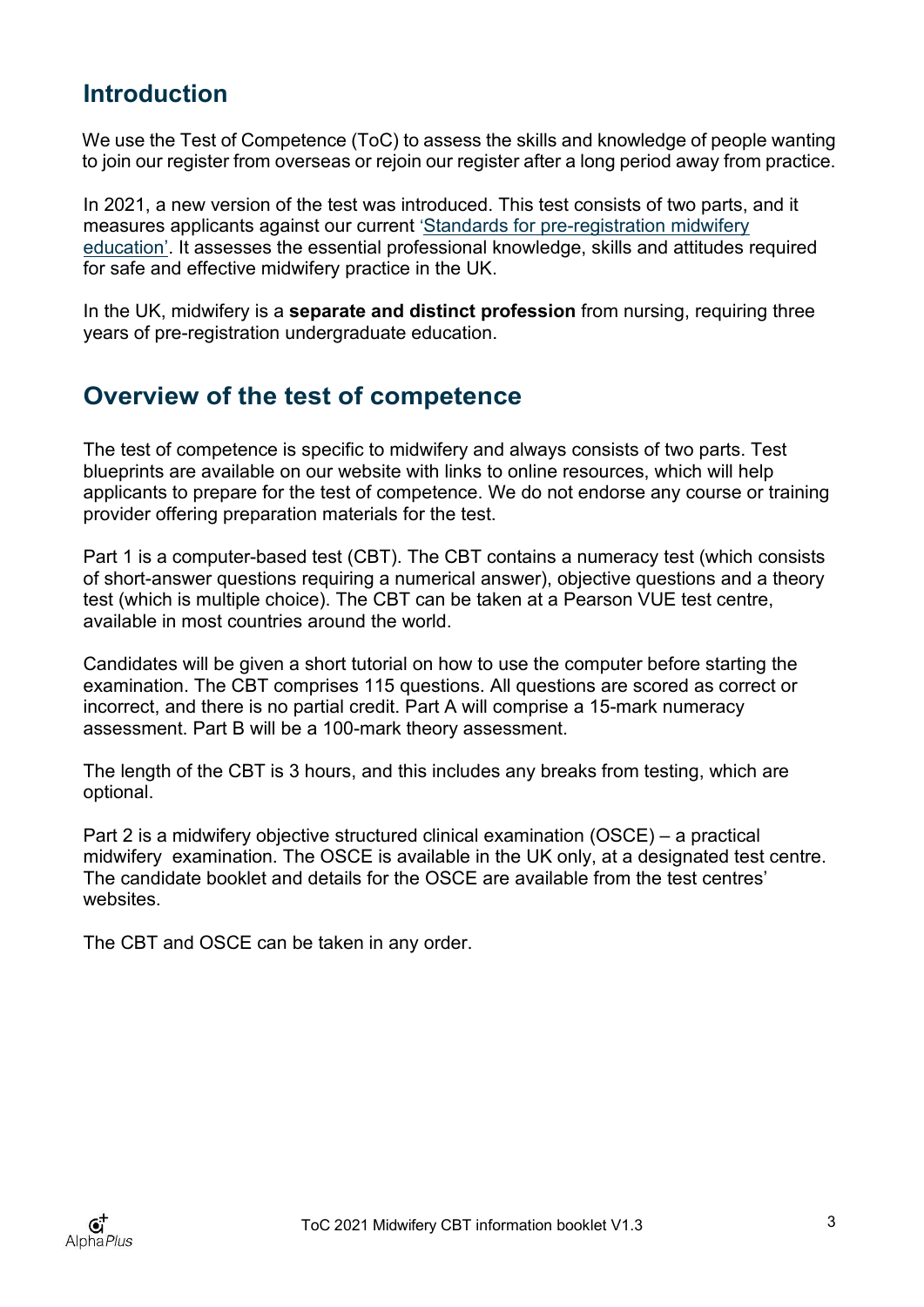#### <span id="page-3-0"></span>**Applying for the test of competence**

Midwives seeking registration in the UK should ensure that they have read and understood the requirements for registering as a midwife in the UK before starting the application process.

The test of competence requires candidates to complete an online application process. You can register on our website. Once the NMC has told you that you need to take the test of competence, you can book your CBT with Pearson VUE. Find out more about the ToC on our website: [www.nmc.org.uk/toc.](http://www.nmc.org.uk/toc)

#### <span id="page-3-1"></span>**Booking your CBT**

Once the NMC have confirmed that you need to take the Test of Competence, Pearson VUE will send you an email confirming that your account has been created and a temporary password to log in.

If you choose to take the Test of Competence for return to practice, you need to first book the Test of Competence in your NMC Online account.

When you log into your Pearson Vue account, you must:

- click on the 'view exams' button
- select the correct exam that matches your application type
- select both modules (Part A and Part B) for your first attempt.

You will be shown the individual prices for each module at first, however you will be charged a final fee of £83 at checkout when you book both modules.

#### <span id="page-3-2"></span>**Selecting the right exam and modules**

The exam code for Midwifery is:

Midwife – RM

For example, if you're applying to the midwifery part of our register you should select:

- Exam: RM 2021: Midwife
- Module 1: RM 2021: Midwife Part A: Numeracy only
- Module 2: RM 2021: Midwife Part B: Clinical only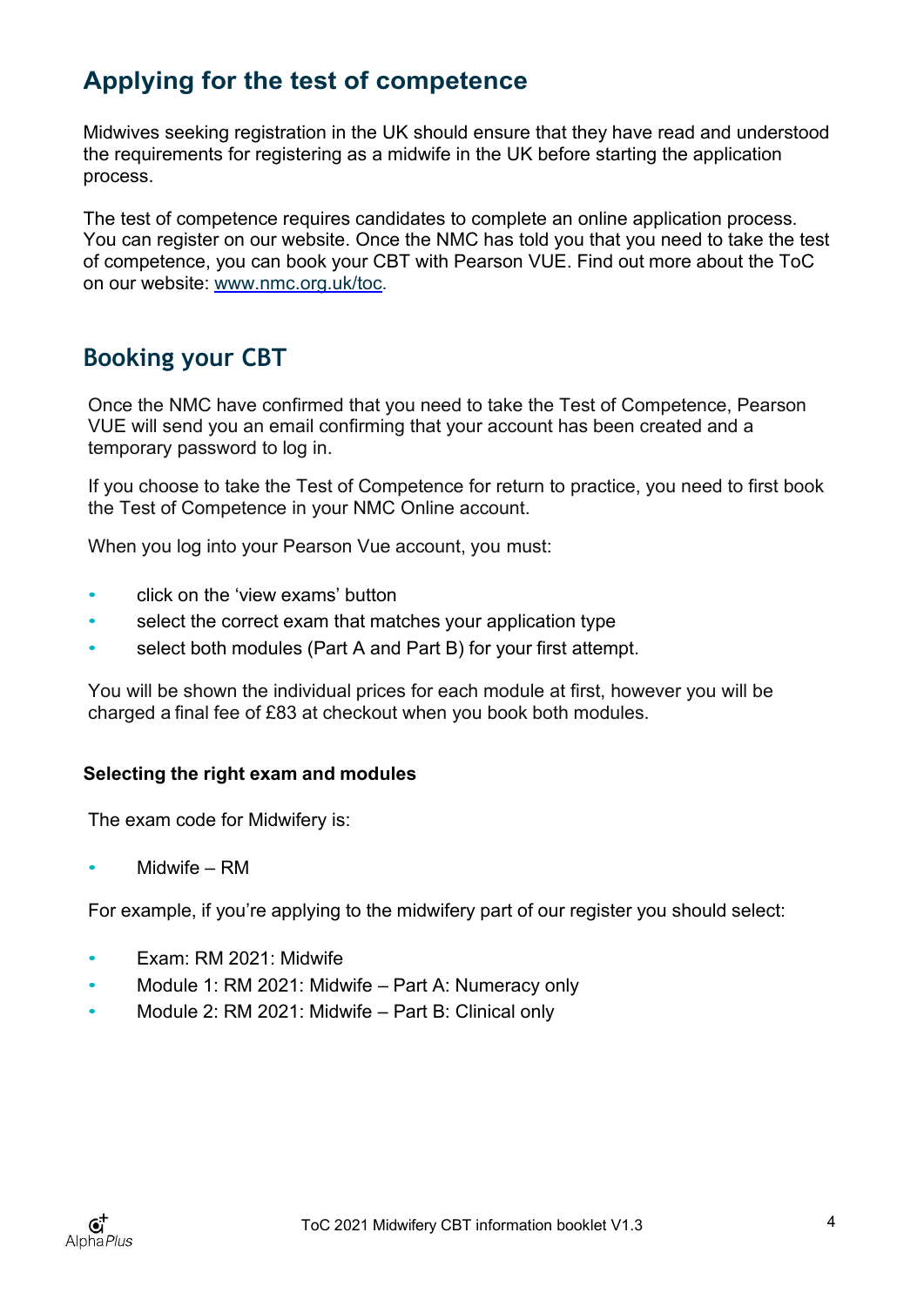#### <span id="page-4-0"></span>**Candidate rules**

All candidates take the CBT under formal standardised examination conditions in a Pearson VUE test centre.

All candidates are required to adhere to the candidate and test centre rules in the test centre and while sitting the CBT. Please note that if you do not follow the rules or the instructions of the test administrator (TA), your examination result may be withheld or cancelled, and your examination fee may not be refunded.

The test centre will always inform us if a candidate does not comply with the rules, and the candidate may be subject to a misconduct investigation.

 All personal items must be placed in the locker provided at the test centre. **The test centre is not responsible for lost, stolen or misplaced items.**

The following items are not allowed in the examination room, nor can they be accessed during any break from testing:

- **x** Any educational, test preparation or study materials.
- **x** Weapons of any kind.
- Personal items, including mobile phones, hand-held computers, personal digital assistants (PDAs), pagers, watches or other electronic devices. You must store all personal items in the locker allocated to you. Mobile phones, pagers or other electronic devices must be turned off before storing them in the locker.
- **x** During any break from testing, you are not allowed to access personal items. You must get approval from the test administrator if you require medication or food at a specific time.

The following personal items are not allowed in the testing room and must also be stored in the locker provided:

- **x** Bags, purses, wallets, watches or smart watches.
- **x** Coats, hats or other head coverings (unless worn for religious or cultural reasons), scarves, gloves or other personal items.
- Books or notes.
- **\*** Food, drink, gum or candy.
- Lip balm.
- Medical devices/aids (unless these are essential, in which case please inform us during the application process).
- $\checkmark$  If you require access to medical devices and/or medication during the CBT, you must inform Pearson VUE when booking your exam. Please also notify the test administrator (TA) at the test centre on the day of your exam.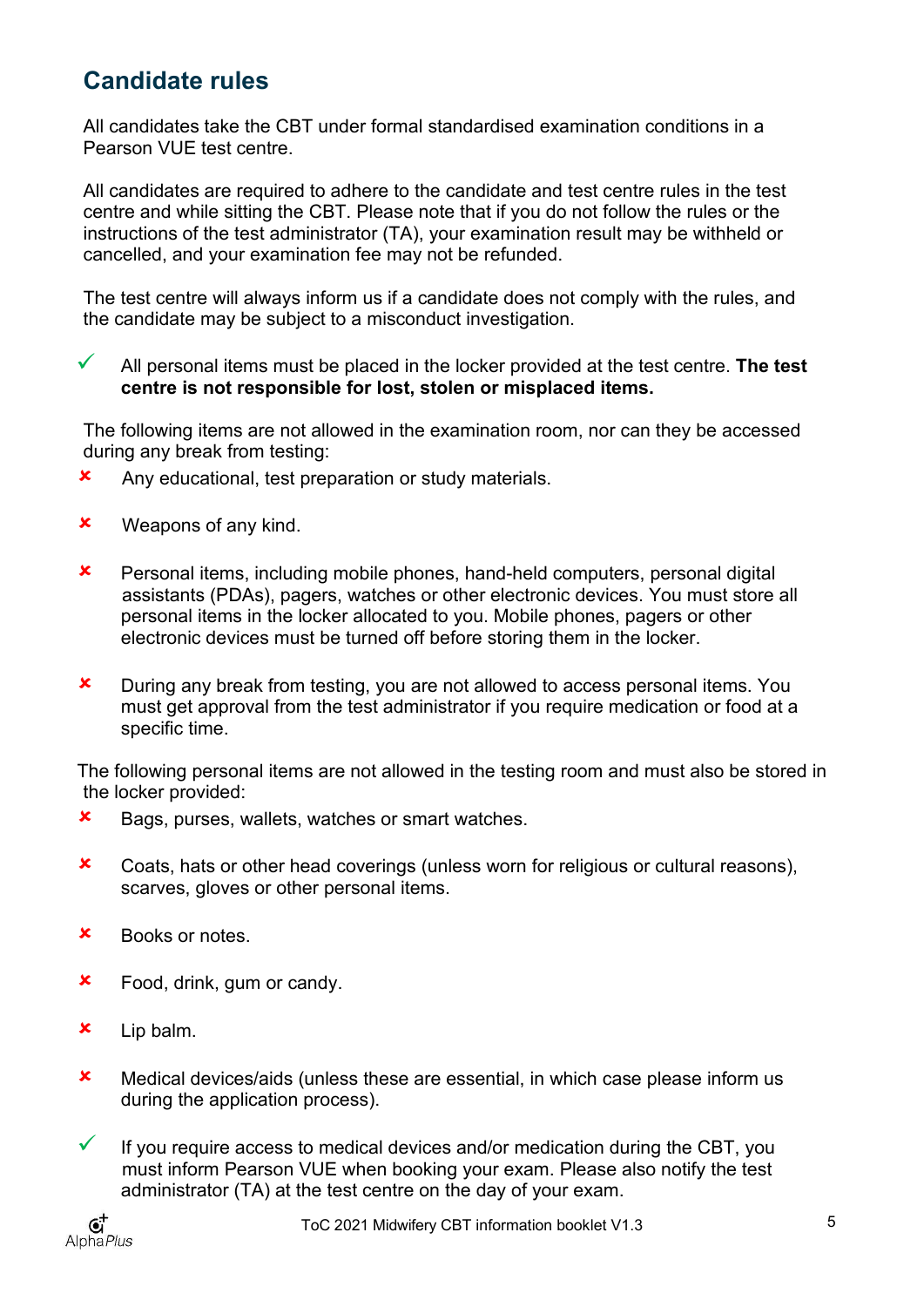#### <span id="page-5-0"></span>**Confidentiality**

- As a registered midwife, you are bound by your current code of professional conduct and ethics.
- Any cheating or misconduct during the CBT or any breaching of the confidentiality of the examination may bring your profession into disrepute and may raise doubts about your fitness to practise. Such incidents will be reported to us and will be investigated.
- X You must not seek help or attempt to seek help from any other party during the CBT or during any break from testing. This includes in person or by phone, text, messaging, email or any form of social media.
- X You must not disclose or discuss with anyone, including instructors, information about the questions or answers to the CBT. This also includes posting or discussing questions or answers on the internet or any form of social media.
- **x** You must not copy, reconstruct or remove examination questions or responses (in any format) from the testing room. You must not make notes about the examination.

#### <span id="page-5-1"></span>**Taking the CBT**

- $\checkmark$  The results of the CBT must be an accurate reflection of the authorised candidate's knowledge and professional skills as a midwife.
- **x** You must not take or attempt to take the CBT for anyone else.
- X You must not allow, or attempt to allow, anyone else to take the CBT for you.
- $\checkmark$  You must use only the computer provided for taking the CBT.
- X You must not tamper with, or attempt to tamper with, the computer or use the computer for anything other than taking the CBT.
- X You must not engage in any behaviour deemed to be disruptive at any time while in the test centre, when taking the CBT or during any break from testing.
- $\checkmark$  If you experience any hardware or software problems during the examination, notify the TA by raising your hand immediately.
- $\checkmark$  If you need to attract the TA's attention for any reason, raise your hand.
- $\checkmark$  You can request earplugs from the TA. It is not permitted to bring your own earplugs.
- $\checkmark$  You will be provided with an erasable note board and marker before you enter the testing room.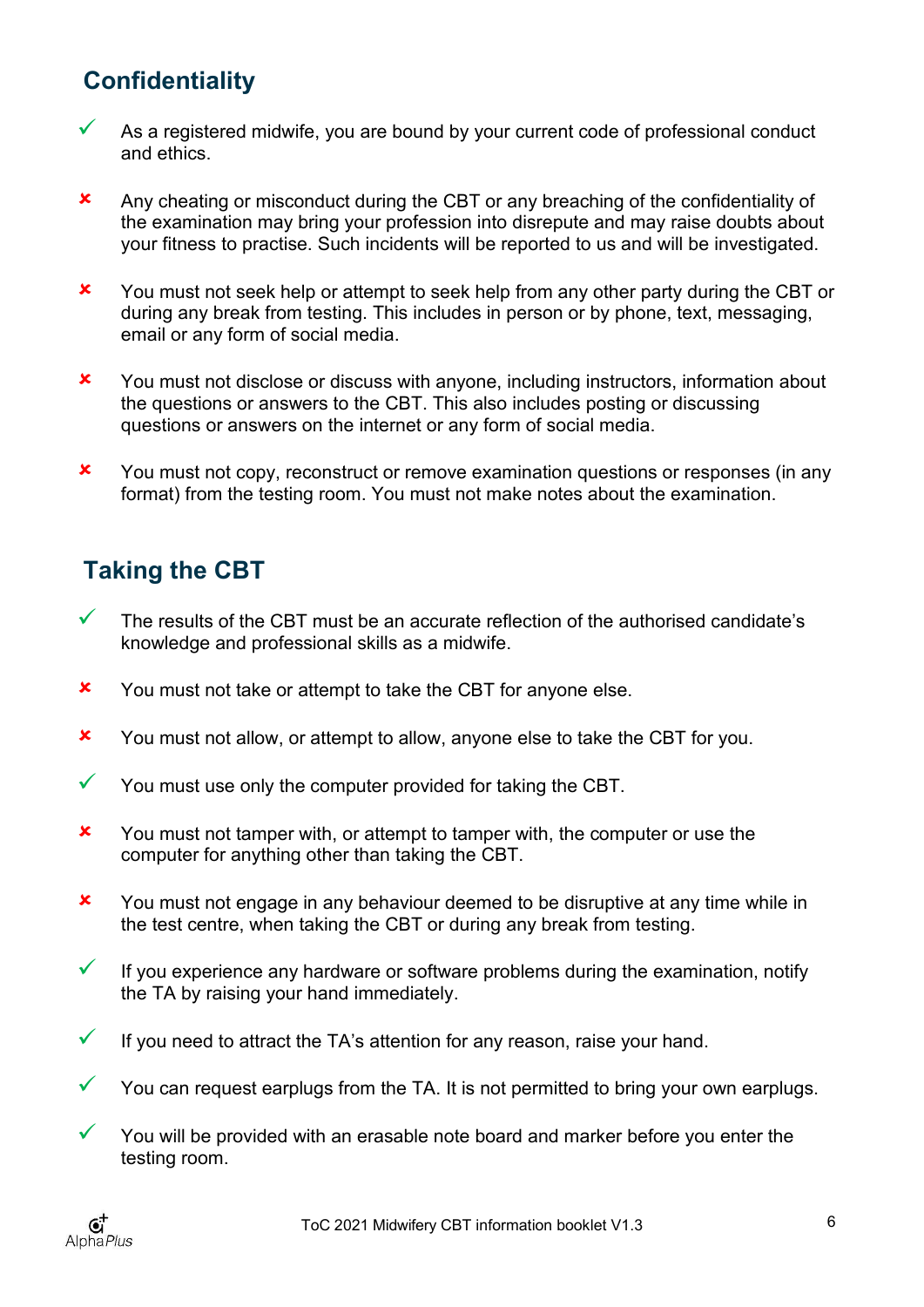- You must write on the erasable note board only after the tutorial is complete.
- Any writing before or during the tutorial is considered 'brain dumping', which will result in an incident report being sent to us and your results being placed on hold, pending an investigation.
- $\checkmark$  A clean note board can be requested during your CBT by raising your hand. This will replace the one you have already used.
- X You must not remove or attempt to remove the erasable note board and marker from the testing room.
- $\checkmark$  You must return the erasable note board and marker to the TA after testing is completed.
- $\checkmark$  You must write only on the erasable note board provided.
- **x** You must not write on any materials, including your hands, arms or body. This action will be considered cheating and will result in an incident report being sent to us and your results being placed on hold, pending investigation.

#### <span id="page-6-0"></span>**Answering the numeracy questions**

Maintain a reasonable pace, spending a maximum of 2 minutes on each numeracy question.

Do your calculations on the erasable note board, then type in the answer you wish to provide on screen.

You can review answers and change them if you wish. The CBT does not use negative scoring if a question is not answered or is answered incorrectly.

#### <span id="page-6-1"></span>**Answering the multiple-choice questions**

Maintain a reasonable pace by spending a maximum of 1.5 minutes on each multiple-choice question.

Always select the answer you believe to be the 'most' correct from the options offered.

You can review answers and change them if you wish. The CBT does not use negative scoring if a question is not answered or is answered incorrectly.

#### <span id="page-6-2"></span>**Grounds for dismissal or cancellation of results**

 All candidates must comply fully with the TA's instructions and/or the test centre rules and regulations; otherwise, they risk having their CBT results withheld, dismissed or cancelled.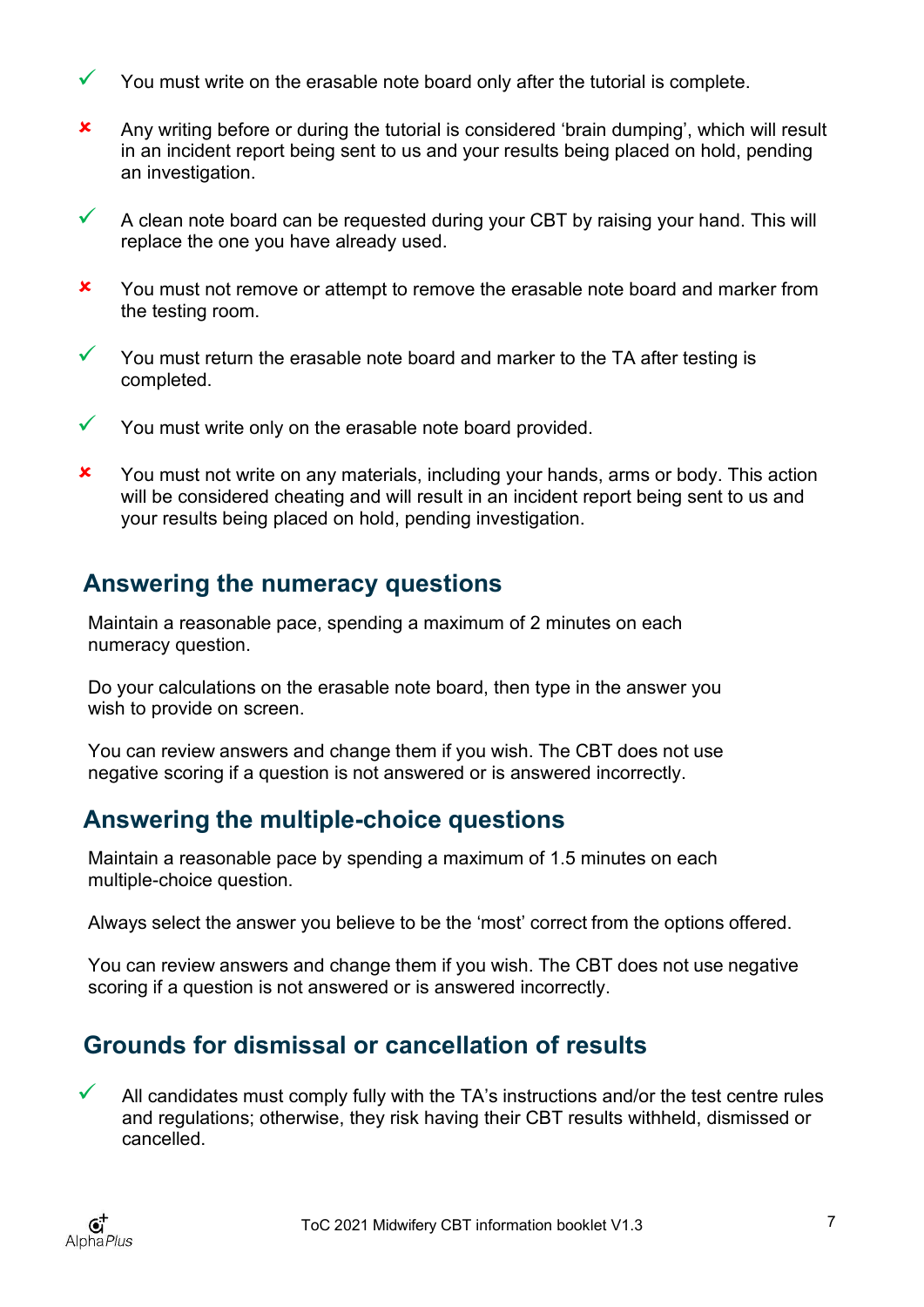- **x** Candidates who do not comply with the TA's instructions or test centre rules and regulations may be asked to leave the test centre and their exam fees will not be refunded. Such incidents will be reported to us, and the CBT result may be withheld or cancelled. We may take disciplinary action such as denying your registration and/or disqualifying you from future attempts at the CBT.
- **x** Candidates engaging in disruptive behaviour, misconduct or failing to comply with the TA's warnings to stop inappropriate behaviour will be dismissed from the test centre, and their exam fee will not be refunded. Such incidents will be reported to us and the CBT result may be withheld or cancelled. We may take disciplinary action such as denying your registration and/or disqualifying you from future attempts at the CBT.

#### <span id="page-7-0"></span>**Invalid results**

We may cancel or withhold a candidate's results if the validity of the CBT results are called into question for any reason.

If a CBT result is cancelled or invalidated without finding that the candidate engaged in irregular behaviour, the candidate may appeal the decision and/or will be offered a free retest. An appeal is the only way for a candidate to challenge our decision to take this action.

There are procedures to ensure that the operation of the test centre meets our criteria for a standardised testing environment.

#### <span id="page-7-1"></span>**On the day of the CBT**

#### <span id="page-7-2"></span>**Arrival procedures at the test centre**

- $\checkmark$  Arrive at the test centre 30 minutes before your booked examination time.
- **x** If you arrive more than 15 minutes after your booked examination time, you may not be able to take the CBT and will have to book and pay another CBT fee. Failure to take the examination will be reported to us, but will not count as an attempt.
- $\checkmark$  You will be required to present a valid passport with picture for authentication purposes. (Please note that this must be the passport you provided on your NMC account. If you have a new passport, please make sure that you update your NMC account at least 48 hours before your CBT appointment date.)
- $\checkmark$  You must provide your digital signature and have your photograph taken. The photograph and signature are sent to us.
- **\*** Hats, scarves and coats must not be worn in the testing room or while your photograph is being taken. They must be placed in the secure storage facility provided at the test centre. (Head scarves worn for religious and cultural reasons are allowed but will be inspected.)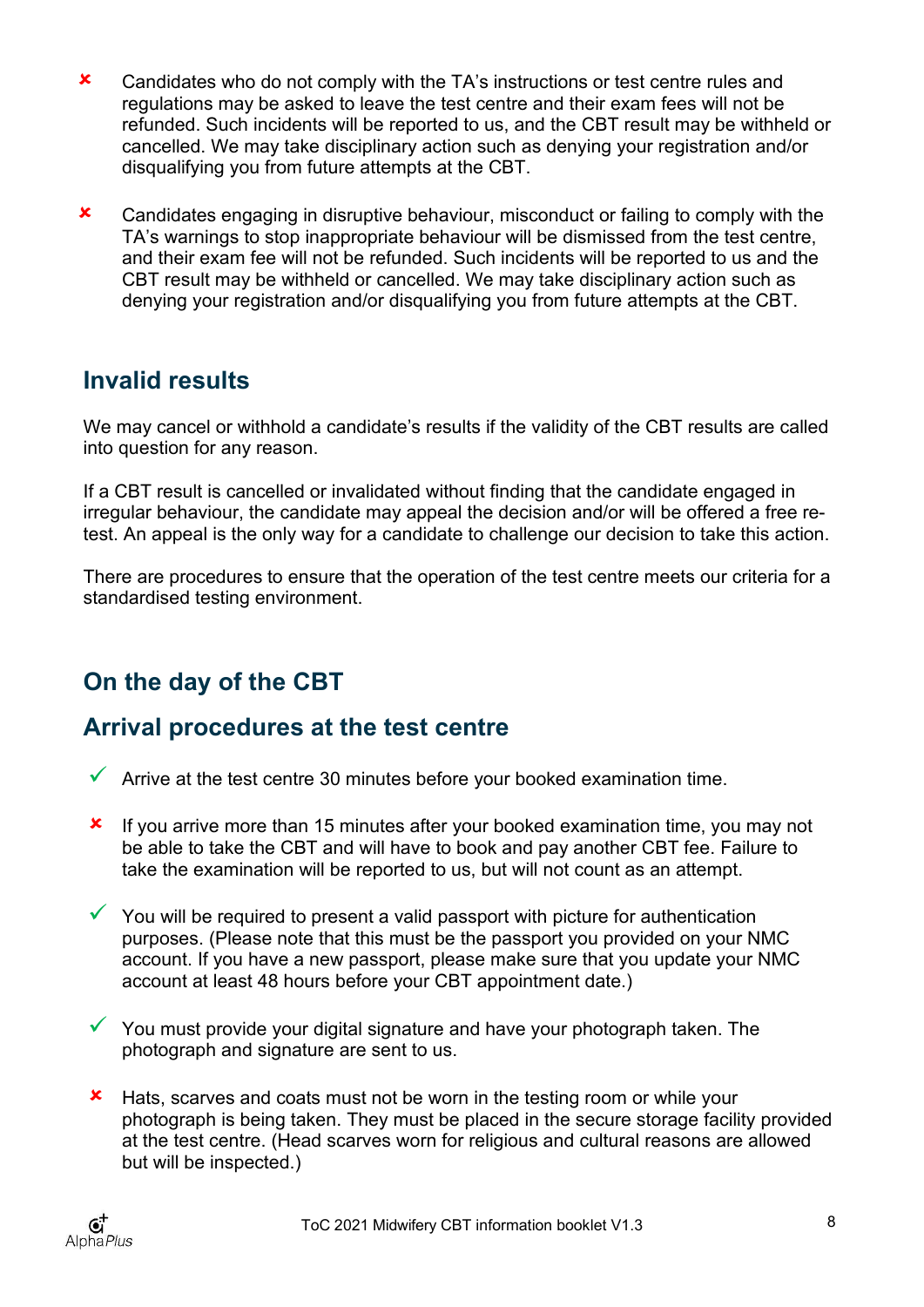- **x** Candidates must not access any prohibited personal items during their stay at the test centre. Storage space is small, and the test centre assumes no responsibility for candidates' personal belongings.
- $\checkmark$  You must remove any large jewellery or other accessories before entering the testing room, if asked to do so.
- $\checkmark$  You must place all electronic devices in your allocated locker.
- **\*** Friends, relatives or children are not allowed to wait in the test centre while candidates take the CBT.
- **x** The TA will give you a short orientation and will then escort you to a computer terminal, where you will complete a short tutorial. You must remain in your seat during the examination, except when authorised to leave by test centre staff. You may not change your computer terminal unless a TA directs you to do so.

#### <span id="page-8-0"></span>**Communication during the CBT**

Standard examination rules apply during the CBT. Candidates sit the CBT in silence and must not communicate with others.

Raise your hand if: any problems with the computer occur; you need a new note board; you need to take a break; or you need the TA for any other reason.

Please raise your hand when you have finished the CBT.

#### <span id="page-8-1"></span>**Breaks**

The test will last a maximum of 3 hours. It is important that you pace yourself during the CBT. Breaks are not scheduled during this time.

Raise your hand to request an unscheduled break, or to exit the testing room for any other reason. The TA must escort you out of the testing room. You must leave the testing room during any break from testing and you are advised to remain in the test centre during any break from testing.

If you take a break from testing, all personal items accessed (including purses and wallets) must be inspected by the TA. Any tampering of the electronic device bag provided will be reported to us. Accessing any prohibited personal items during a break from testing may result in the cancellation of your CBT results.

A palm vein scan may be taken when you leave, and again when you re-enter the testing room. If this is requested, you must comply with the TA request. When you return to the testing room, the TA must resume the CBT on your computer.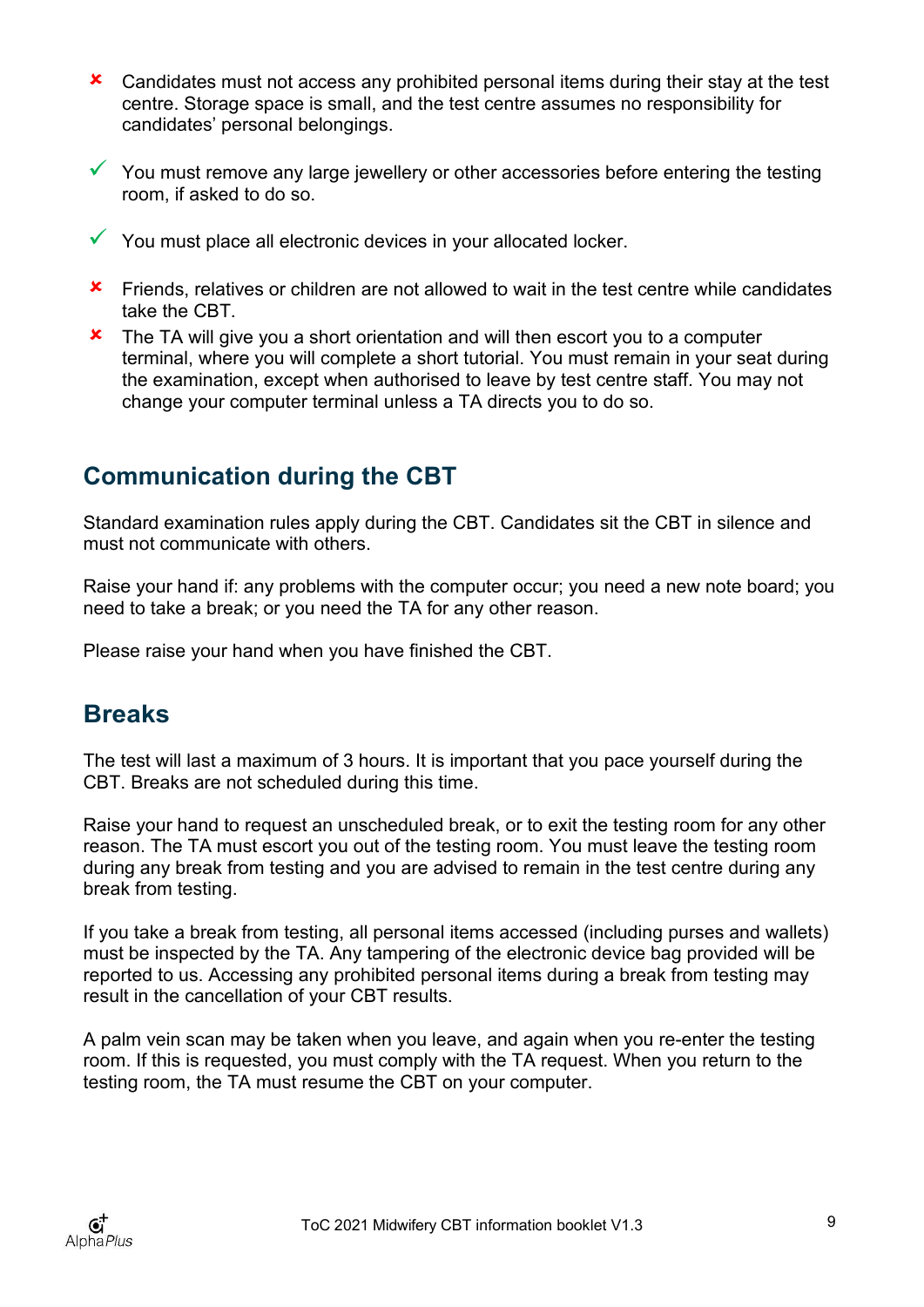#### <span id="page-9-0"></span>**After the CBT is completed**

After you have completed the CBT, you will be asked to complete a brief questionnaire about your testing experience. When you have finished the questionnaire, raise your hand to summon the TA.

The TA will collect any erasable note boards and escort you from the testing room.

If you have any electronic devices in a Pearson VUE-provided bag, a TA must take the bag to be inspected and opened. Removal of devices by the candidate will result in an incident report and could lead to your examination result being cancelled.

The TA will dismiss you when all requirements are fulfilled.

If you believe there was an irregularity in the administration of your exam, or that the testing conditions adversely affected your CBT result, you should notify the TA before you leave the test centre. The test centre will send an incident report to us.

Exam data is encrypted and transferred electronically to us. Do not ask the TA about exam content and/or results. If you have questions about the exam, please contact us. If you have questions about your testing session, please contact us within 1 week of your exam appointment.

You may ask the TA for a confidential comment sheet to provide any information about your CBT appointment at the test centre or experience of using Pearson VUE candidate services.

#### <span id="page-9-1"></span>**Getting your CBT results**

Once the test is completed, the result is then submitted and calculated.

You will receive a pass or fail result for each part of the test: Part A (Numeracy) and Part B (Clinical).

You can check your CBT results in:

- the exam report given to you directly after your CBT
- your Pearson Vue account within 48 hours of your CBT click on relevant exam entry in the 'Exam history' section to see a further break down of results for Part A and B.

Your NMC Online account will update within 48 hours of your CBT too, but it will only show an overall exam result for each attempt:

- For example, if you have passed Part A but failed Part B on your first attempt, the overall CBT result in NMC Online will show 'Fail'
- Once you pass both Part A and B, your NMC Online will be updated to show 'Pass'.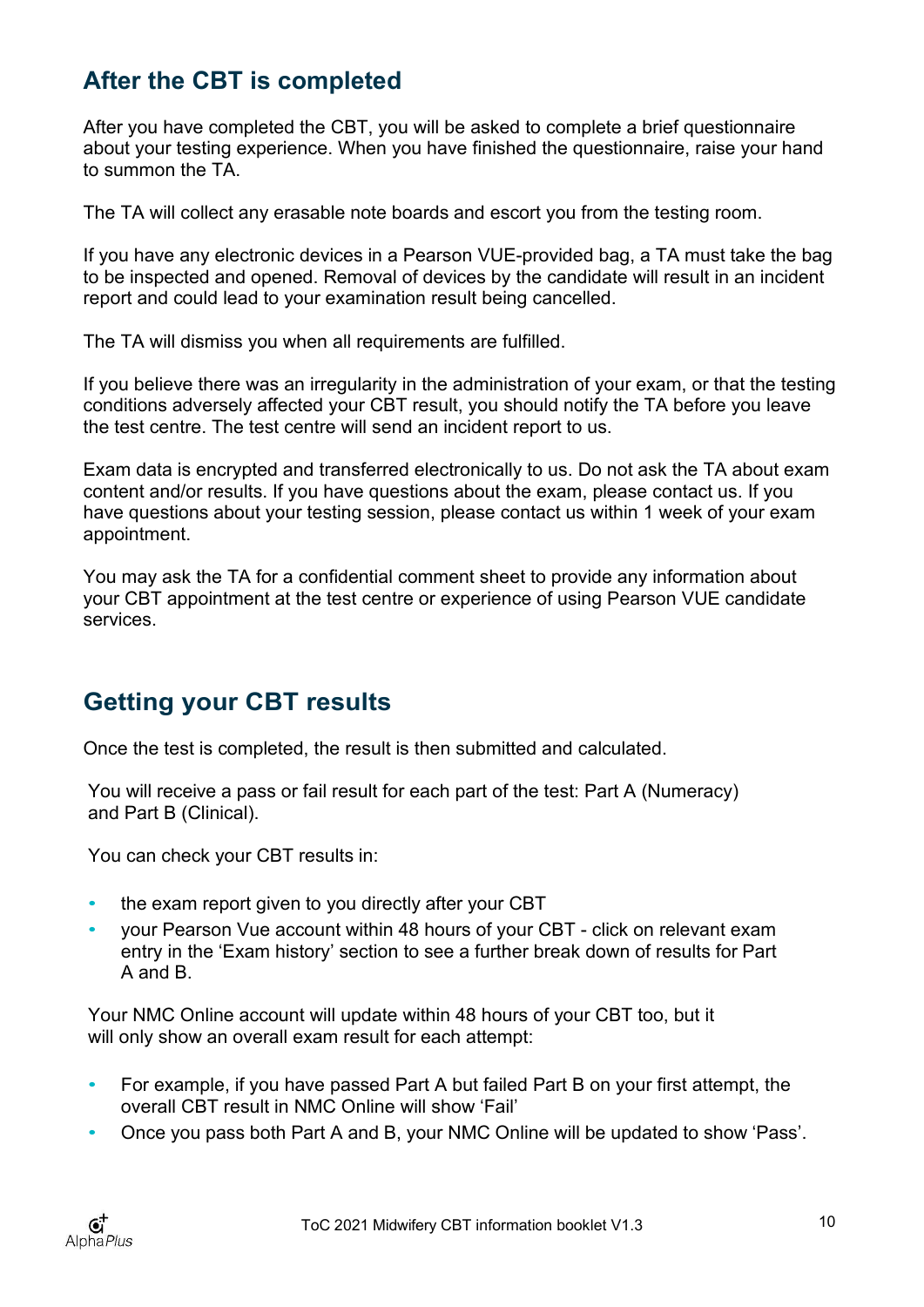We cannot give you further feedback on your test results. This is to protect the integrity of the test and to make sure that any of your future attempts to sit the CBT are not aided.

#### <span id="page-10-0"></span>**The passing standard**

An initial standard will be set, and statistical techniques will be used to maintain the standard across different versions of the test over time.

#### <span id="page-10-1"></span>**Re-sits and exceptional circumstances**

Part A and Part B of your CBT are taken together in a single sitting, but are passed or failed independently.

You only need to re-sit the part that you've failed.

Each sitting counts as an attempt. You have three attempts as part of one application, with a minimum of ten days between each sitting.

After three failed attempts, your application will close and you will need to wait six months to submit a new application and sit the CBT again.

In exceptional cases, a further attempt at each part may be offered. This attempt will be agreed only by application to the NMC. The additional attempt will be granted in situations such as the following:

- the test centre did not follow agreed processes
- the assessor behaved in a way that demonstrably did not comply with the agreed processes
- there was an unanticipated interruption to the assessment, such as a fire alarm
- illness or severe anxiety on the part of the candidate.

#### <span id="page-10-2"></span>**Booking your re-sit attempt**

When you book your re-sit, you must select the right CBT exam again and all the module(s) you have failed. The system will not let you rebook a passed module or rebook only one module if you have failed both modules.

The re-sit for Part A will take 30 minutes and the re-sit for Part B will take 2.5 hours. You will be administered a new form of the CBT for each re-sit you take.

#### <span id="page-10-3"></span>**Confidentiality and test security**

Any disclosure of examination test questions before, during, or after the examination is a violation of the law. Violations of confidentiality and/or candidate rules can result in criminal prosecution or civil liability and/or disciplinary actions by the regulatory body, including exclusion from registration.